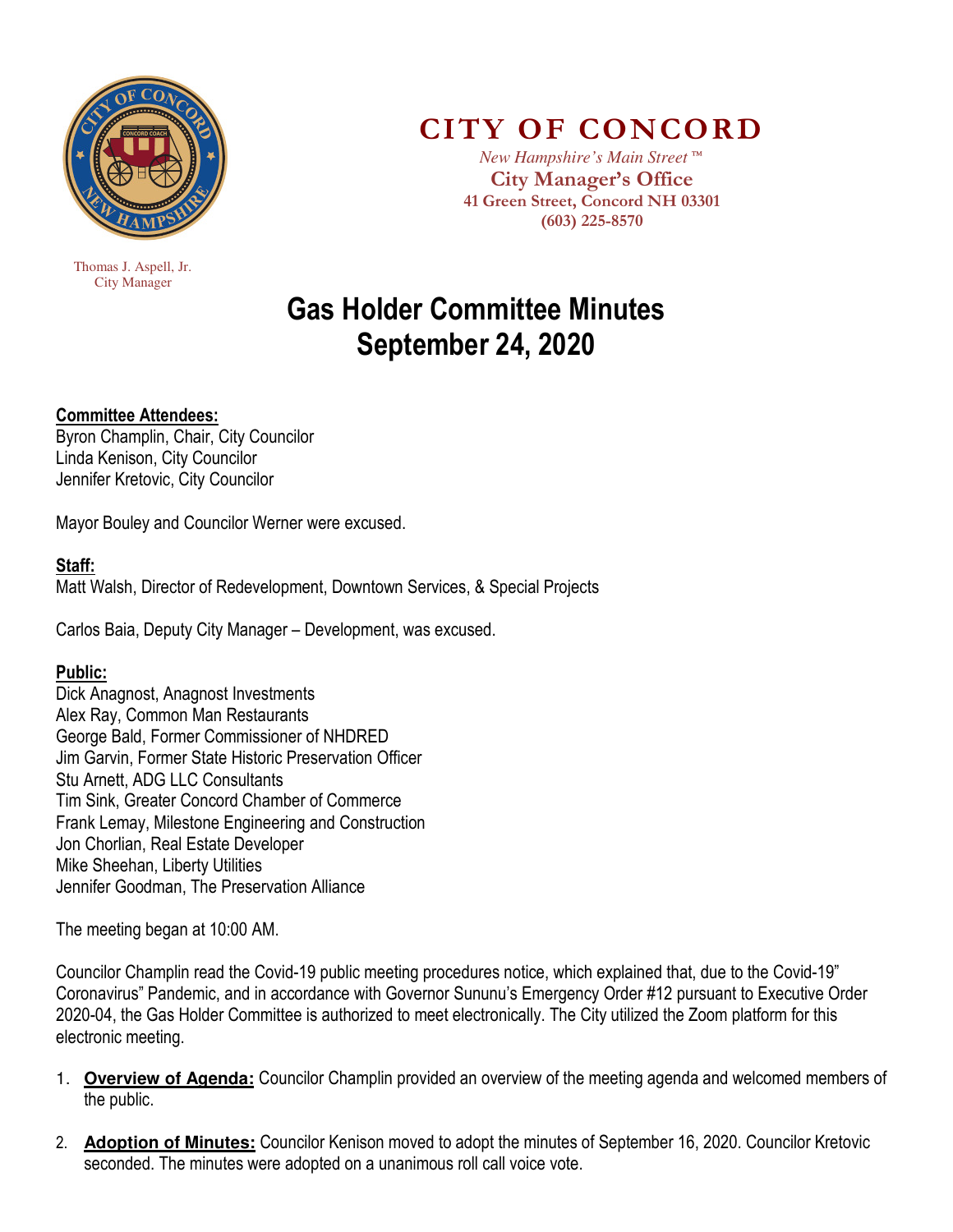3. **Introduction of Project Consultant:** Stu Arnett, Principal of the ADG, LLC, introduced himself to the Committee and discussed his experience in the field of economic development, land use, and real estate development. He reported that his firm had been in business for approximately 14 years and is comprised of consultants based throughout the northeast. Prior to becoming a private consultant, Mr. Arnett worked in economic development at the local and state level in New Hampshire.

He indicated that his firm's approach would be to assemble a team of experts tailored for this particular project. The team will review available data, explore various re-development options based upon the unique strengths and weaknesses of the property, and identify one or more viable re-use options for the site.

- 4. **Panelist Discussion:** Councilor Champlin introduced Dick Anagnost, Alex Ray, and George Bald to the Committee, and asked them to discuss their experience with this site, or redevelopment of blighted properties.
	- a. **George Bald:** George Bald introduced himself to the Committee. He explained that he was the former Commissioner of the New Hampshire Department of Resources and Economic Development, as well as the Director of the Pease Redevelopment Authority. He also noted that he is currently chairing the Lakeshore Redevelopment Commission, which has been tasked with creating and implementing a redevelopment strategy for the former Laconia State School; a 250 acre site with 26 historic structures near Lake Winnisquam.

Mr. Bald described the basic approach he has historically used when examining a site for potential redevelopment. The first step in the process is to assemble a team to review existing information, as well as complete due diligence.

He noted that, in his experience, there is always a solution to overcome challenges associated with redeveloping blighted properties. However, challenges take time, money, and creativity to resolve. He also noted that, in his experience, the State and Federal Government are typically supportive of redevelopment efforts, and can be tremendous partners in overcoming challenges. He also cautioned that the process of redeveloping a blighted site is not a linear process.

Discussion ensued about his experience with environmental contamination at Pease Trade Port. Mr. Bald explained that the site was a former United States Airforce base, which had significant groundwater and soil contamination. He reported that the United States government agreed to remain responsible for soil and groundwater contamination; however, the State of New Hampshire had agreed to assume responsibility for hazardous building materials (such as lead paint and asbestos) in structures at the site.

b. **Dick Anagnost:** Mr. Anagnost introduced himself to the Committee. He explained that he is a Manchester based developer specializing in commercial and residential real estate.

Mr. Anagnost discussed his experience with the Gas Holder property. Specifically, he reported that in 2016, he and his partners had identified a reuse for the site and attempted to acquire it from the gas company, which owned the property at the time. However, after a year of negotiations, Mr. Anagnost and his partners terminated discussions in September 2017, as negotiations were getting bogged down by the impending sale of the gas company itself to a third party.

Mr. Anagnost described his reuse plan for the property. Specifically, the project was to feature preservation and adaptive reuse of the Gas Holder, which was to be renovated into a multistory, 6,000 SF building, featuring a distillery and open concept restaurant with elevated balcony seating. The restaurant was going to be operated by the Common Man. The property was going to be supported by a 160 space, three level surface parking lot. In addition to providing parking, the parking lot was to serve as a cap for contaminated soils at the site. He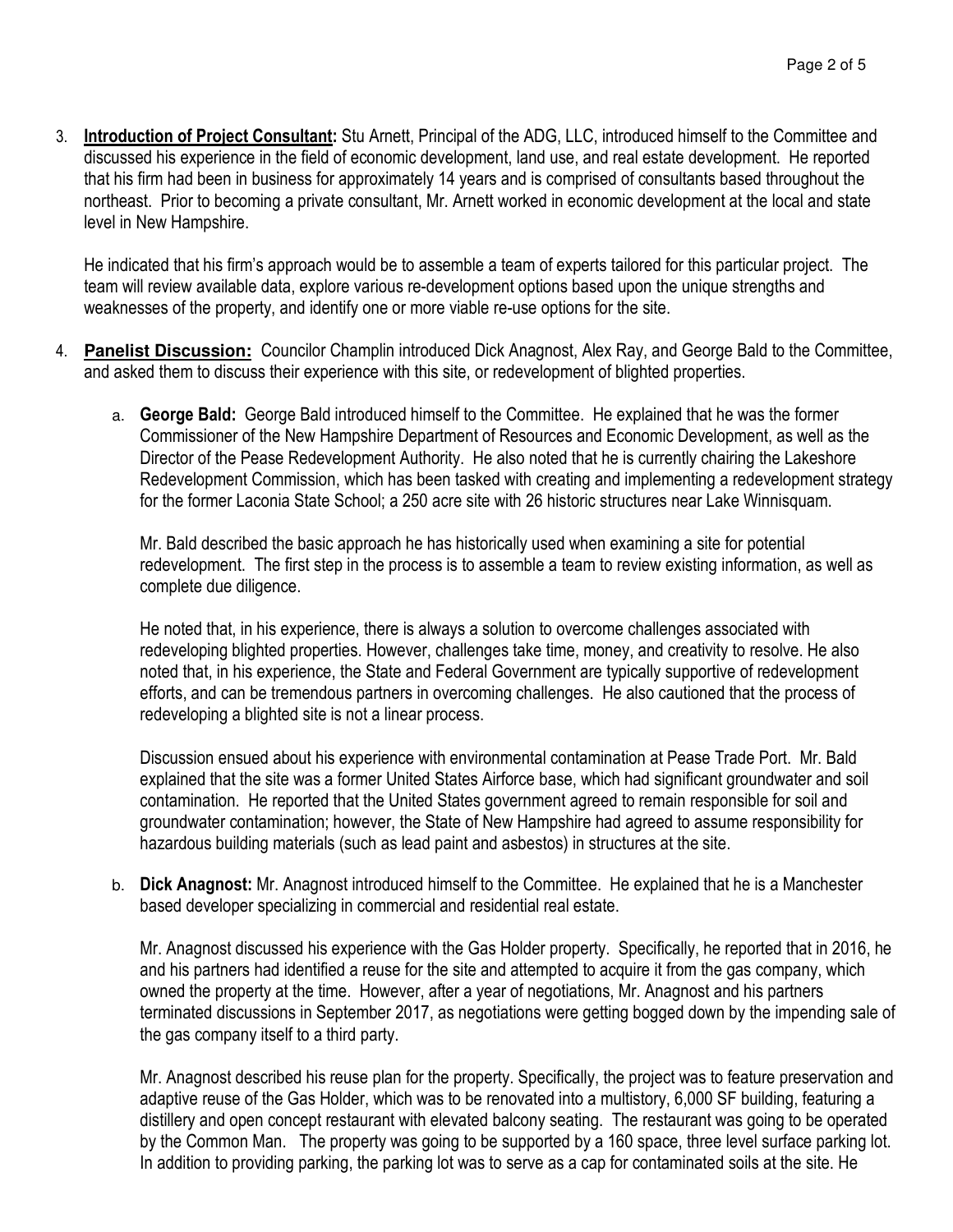reported that the project had gone as far as securing two liquor licenses from the New Hampshire Liquor Commission. He also reported that he and his partners had completed environmental due diligence and identified a viable strategy to cap soil contamination at the property.

Mr. Anagnost reported that, in 2016, the estimated cost to repair and renovate the building to a "vanilla box" was approximately \$500,000. Site improvements (parking lots, etc.) were an additional \$500,000-\$600,000.

c. **Alex Ray:** Mr. Ray introduced himself. He noted that he has been in the restaurant business for more than 40 years and has renovated dozens of historic buildings.

Mr. Ray discussed the history of the Gas Holder and its historic significance. He explained that he has been interested in seeing the property preserved and redeveloped for approximately 15 years.

Mr. Ray suggested that one of the major hurdles of redevelopment efforts has been soil and groundwater contamination at the site. He stated that it was his recollection that Liberty Utilities would retain legal responsibility for soil and groundwater associated with the site; however, a future owner / developer would assume responsibility for hazardous building materials inside the structure itself.

d. **Mike Sheehan:** Mr. Sheehan introduced himself to the Committee. He reported that he is Senior Legal Counsel for Liberty Utilities.

Mr. Sheehan addressed comments and questions about the environmental liability raised by Mr. Ray. He confirmed that, upon sale to a developer, Liberty Utilities would remain responsible for soil and groundwater contamination at the property in perpetuity. He also stated that any plan to redevelop the property would have to be generally consistent with Liberty's obligation to cap the site in accordance with current remedial action plans.

Mr. Sheehan further explained that preservation of the building would help cap contamination beneath the structure. If the Gas Holder were to be razed, an engineered cap would need to be constructed within the footprint of the former building.

Mr. Sheehan also explained how Liberty Utilities could support redevelopment efforts financially. Specifically, Liberty could transfer funds set aside to demolish the property to a third party, who, in turn, could utilize those funds to preserve and renovate the building. Such a scenario could be viable for Liberty, provided they can demonstrate to the Public Utilities Commission that providing funds to support a renovation option would be less expensive for Liberty as compared to demolishing and capping the footprint of the building. This approach might be acceptable to the PUC, as it would be in the financial interests of Liberty's rate payers.

Mr. Sheehan also discussed Mr. Anagnost's redevelopment plans for the property. He confirmed that the sale of the gas company diverted attention away from negotiations with Mr. Anagnost. He also stated that Mr. Anagnost's proposal to use a multi-tier parking lot increased capping costs for Liberty. This was unacceptable, as Liberty cannot subsidize future redevelopment of the property.

Mr. Sheehan also discussed how liability concerns associated with the structural integrity of the building are driving Liberty's aggressive time line relative to potential demolition of the structure.

e. **City Incentives Discussion:** Mr. Chorlian asked whether the City was interested in supporting the Anagnost redevelopment concept, and whether any discussion of potential incentives had occurred.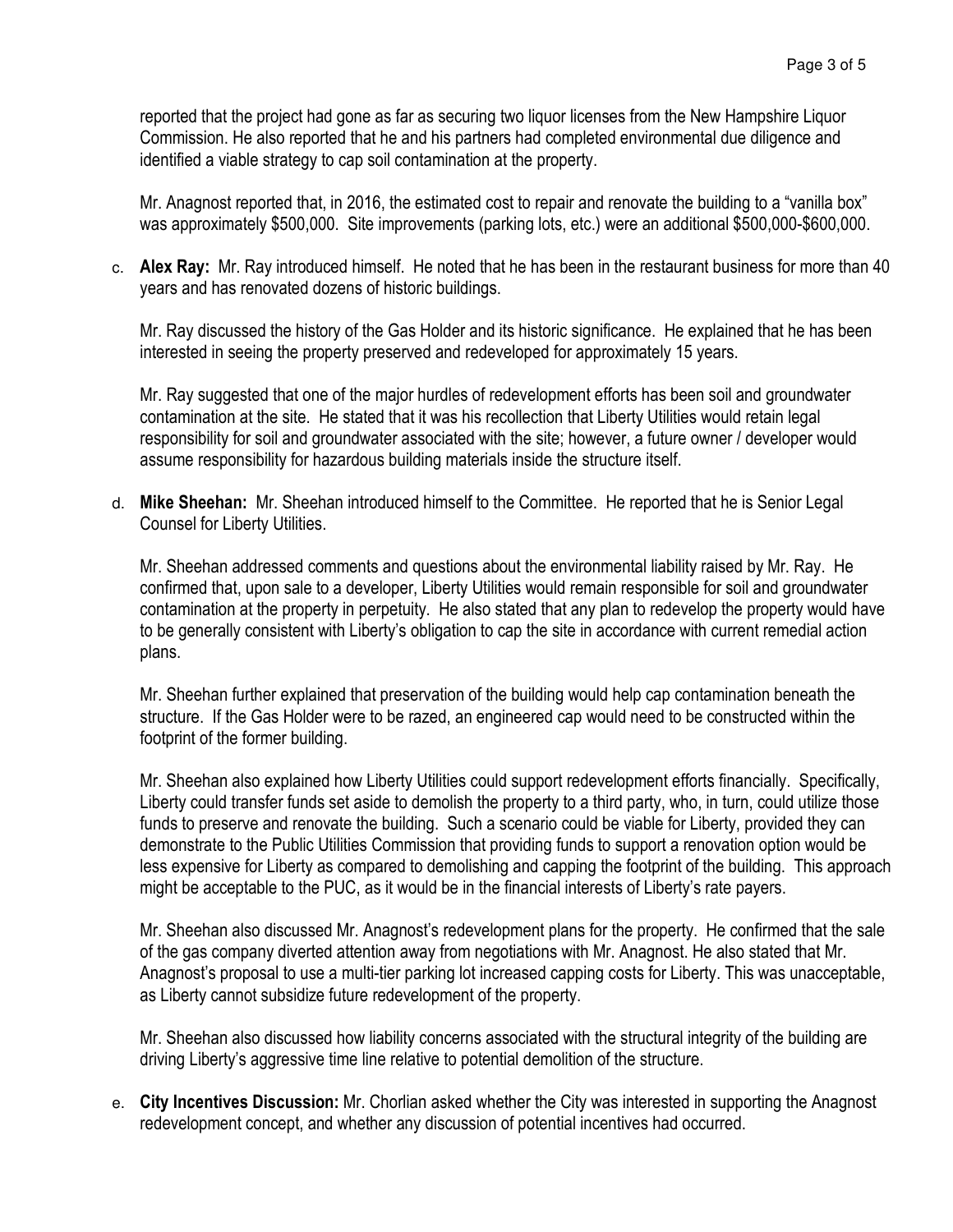Matt Walsh stated that the City had engaged in discussions with Mr. Anagnost in 2016 concerning his redevelopment concept for the site. He confirmed that potential tools discussed at the time included RSA 79-E Community Revitalization Tax Relief Incentives, as well as Community Development Block Grants.

Alex Ray inquired about the status of Storrs Street Extension South, as well as the potential viability of Tax Increment Financing (TIF) to support preservation and redevelopment efforts.

Mr. Walsh addressed Mr. Ray's questions. Mr. Walsh provided a brief overview of the Storrs Street Extension project. He reported that the project was conceived in the 1997 Downtown Master Plan, and is included as project #18 in the City's FY 2021 Capital Improvement Program. He also noted that it was his recollection that a Map Line of Future Street was approved by the City Council in accordance with State law for Storrs Street Extension South to Langdon Avenue, and generally described the layout of the roadway.

Mr. Walsh then addressed the potential use of TIF to support redevelopment of the Gas Holder. He explained that TIF can only be used for off-site improvements, or improvements to City owned property. In order to use TIF to repair or renovate the Gas Holder itself, the City would need to own the property. However, he also hypothesized that it might be possible for the City to acquire and hold façade or preservation easement on the building, thereby potentially allowing the City to use TIF to help repair and renovate the building. He stressed that this would be a very innovative approach that would require review by the City's Legal Department and outside Bond Counsel.

He also noted that granting of a RSA 79-E benefit would erase incremental property revenues generated by the project for a period of time; thus potentially undermining the viability of TIF.

f. **Structural Engineering Analysis:** Discussion ensued concerning a structural engineering evaluation of the Gas Holder building which was completed by Liberty Utilities.

Jim Garvin, former Preservation Officer at the New Hampshire Department of Historic Resources, discussed the historic significance of the building and its unique construction. He noted that the building is on the National Register of Historic Places for its national significance, and is also a National Historic Engineering Landmark.

Mr. Garvin discussed his experience with structural engineering analyses of historic buildings. He noted that few engineers have sufficient knowledge of, and experience with, such buildings and their unique construction. He suggested that it might be prudent for the Committee to seek a peer review and second opinion concerning the conclusions of Liberty Utilities' structural assessment.

He also noted that if the building is ultimately demolished, a portion of the site should be used as an interpretive monument which would discuss the significance of the Gas House.

Frank Lemay offered comments to the Committee, which echoed and expanded upon Mr. Garvin's points.

Discussion ensued about potential funding options to support preservation of the building

Councilor Kenison suggested that it might be prudent for the Committee to redirect all or a portion of the \$20,000 set aside for Mr. Arnett's contract to have a second structural assessment of the building undertaken by an engineer specializing in historic, unreinforced masonry buildings. Once completed, the Committee could then re-evaluate whether to proceed with a comprehensive review of redevelopment options.

Councilor Kretovic stated that she supports Councilor Kenison's recommendation.